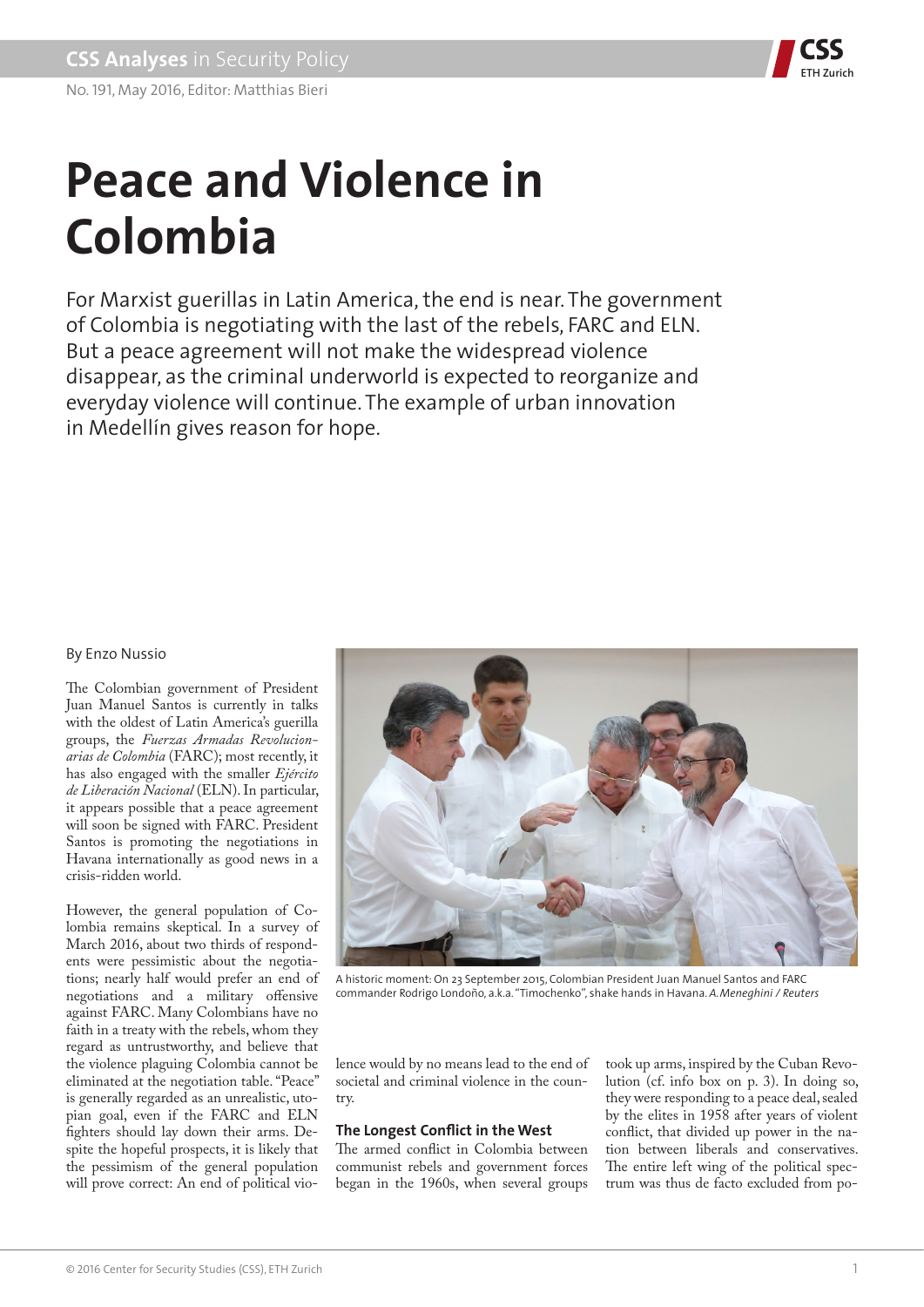litical life. The two oldest of these groups, FARC and the ELN, still remain active today. Most of the other guerilla groups disarmed during the 1990s.

The conflict, long marked by low intensity, has nevertheless caused about 220,000 deaths over the decades, and turned more than 5 million people into internally displaced persons. Right-wing paramilitary forces in particular have acted brutally against civilians, who made up about 80 per cent of the conflict's victims. These illegal private armies fought side by side with the military against the guerilla. Long tolerated by the government, they have carried out more than a thousand massacres. With their terrorism campaign, they aimed to suppress collaboration between local populations and the guerilla groups; in doing so, especially around the turn of the millennium, they murdered untold numbers of innocent people. Between 2003 and 2006, the paramilitary groups were demobilized upon the government's initiative.

Under then president Álvaro Uribe (2002 –10), a frontal assault was carried out against FARC in particular. Thanks to gen-

# Despite widespread skepticism among the population, it is possible that an agreement may soon be signed.

erous military aid by the US and a professionalization of the armed forces, this strategy has noticeably diminished the activities of the insurgents. Uribe has consistently sought to portray FARC as "narco-terrorists", claiming that FARC was abusing civilians and generating huge revenues through the drug trade and kidnappings.

Today, the military estimates that FARC still has about 6,700 members – compared to over 20,000 in the year 2002. Since then, more than 17,000 FARC members have deserted and joined a reintegration program, often in return for strategically important information. Uribe has reason to boast that his policy has cornered FARC and reopened large parts of Colombia for tourism and trade. The population largely come to accept massive human rights violations, as well as the demobilization of the paramilitary forces, which took place in a manner that was highly questionable in terms of the rule of law, as the price of improved security. The fact that it has improved is also due to an enhanced focus on security outside of the conflict zone, e.g., crime-fighting in the cities. Since 2003, there has been a general decline in the number of homicides in Colombia (cf. illustration p. 3).

# **Six Points for Peace**

Although FARC has been weakened in the past years, it has proven difficult to overcome militarily. With three chains of the Andean Mountains and broad swathes of tropical forest, Colombia's topography is ideally suited for guerilla warfare. The financial resources derived from the drug trade and, more recently, from illegal gold mining remain available. Moreover, since 2008, FARC has proven its strategic flexibility with a new battle plan that gained it some breathing space. For these reasons, President Santos, who took office in 2010, has chosen the negotiation route, despite the vehement protests of his popular predecessor Uribe.

Santos has avoided the mistakes made by<br>former president Andrés Pastrana former president Andrés Pastrana (1998 – 2002) in negotiating with the FARC guerilla. Unlike Pastrana, Santos did not announce his intention to negotiate

during his presidential election campaign. After taking office, he initially engaged in secret pre-negotiations. These preliminary talks resulted in a strictly limited agenda of six issues – agricultural development, political participation, ending the

conflict, illegal drugs, victims of the conflict, and implementation of the treaty.

While the negotiations under Pastrana took place in a demilitarized zone the size of Switzerland, located in the rural heartland of FARC's territory, the current talks are taking place in Cuba. Moreover, the conflict continues for now, without a temporary mutual ceasefire. However, following several unilateral ceasefires on the part of the guerilla and a de-escalation of regular military activities, the intensity of the conflict has strongly diminished; in 2015, it was at its lowest point since the beginning of the conflict.

When he officially announced the negotiations in September 2012, Santos promised they would last "months, not years". Although this promise has been broken, the negotiating teams in Havana have made great progress and concluded partial treaties on four points. Through the inclusion of victims' voices and a sub-commission



dealing with issues of specific concern to women, the negotiations have a special quality. Moreover, the basic construct for the judicial processing of crimes against humanity is regarded as a legal masterstroke.

Despite widespread skepticism among the population, it is possible that an agreement may soon be signed. However, while the peace treaty had been due to be signed in March 2016, its conclusion was delayed by the need to finalize important details such as penalties for war criminals, the specific logistics of disarming the guerilla, and the process of securing legitimacy for the substance of the treaty (popular referendum vs. constitutional assembly).

#### **Delayed ELN**

One important factor for the period after FARC's disarmament will be the role of the ELN, which was founded in 1964 with help from Fidel Castro and in the spirit of Latin American liberation theology. While the government is also pushing for a negotiated solution with the ELN, the secret moves towards rapprochement alone took more than two years. On 30 March 2016, President Santos announced that a separate agenda would be negotiated with the ELN.

The government has come to understand that an agreement with FARC without a simultaneous treaty with the ELN guerilla might have fatal consequences: Once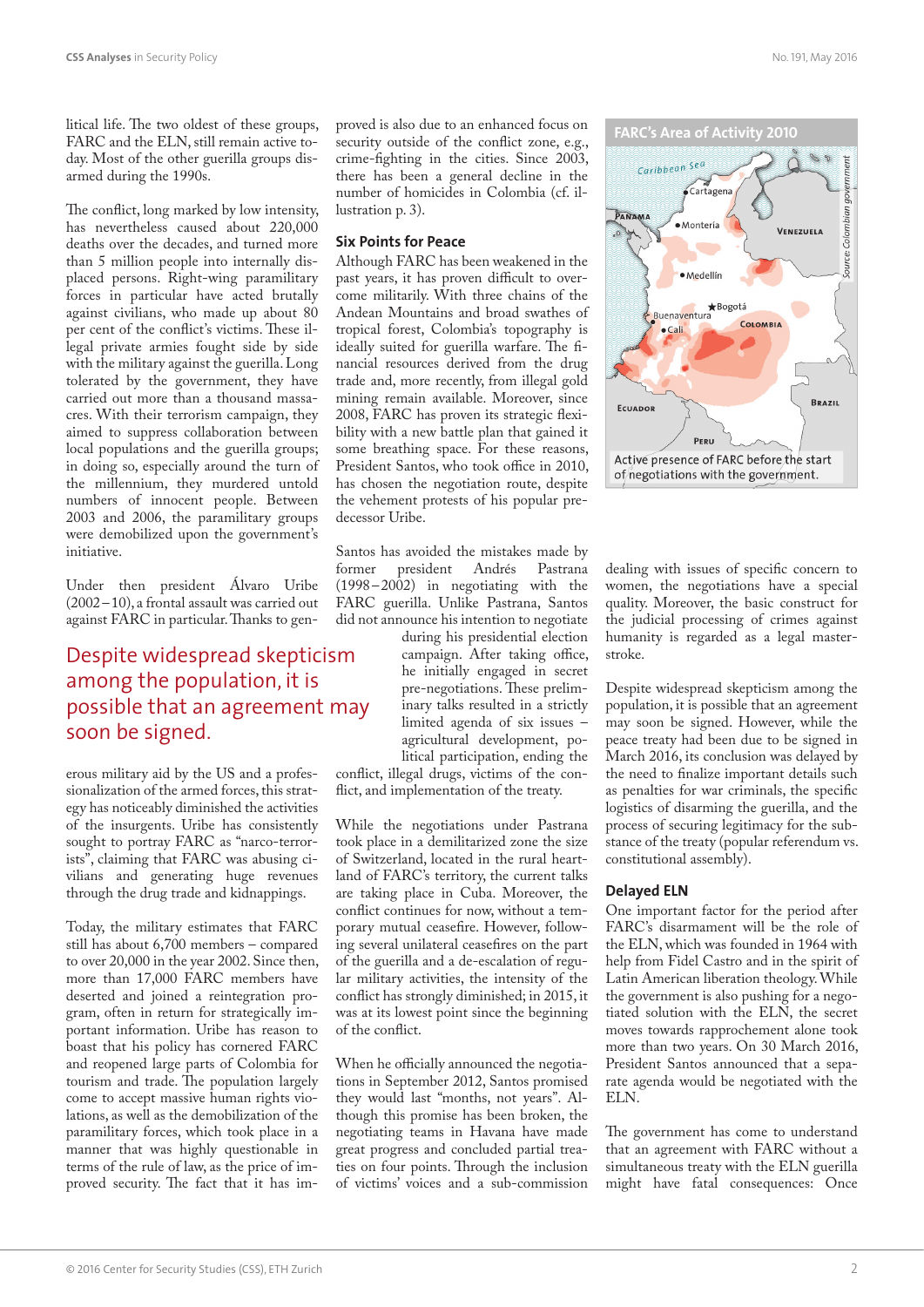again, Colombia would be confronted with a partial solution for the decades-old conflict; once again, the military might absorb huge resources for military suppression of the insurgency; and once again, an existing illegal group might serve as a rallying point for disaffected former combatants. Engaging with the ELN at a separate negotiating table will likely delay a definitive resolution of the conflict and a referendum on the respective peace treaties. However, it is preferable to have the ELN on board, too.

It is difficult, though, to assess the likelihood of success regarding the negotiations with the ELN. A number of presidents before Santos failed in attempting to negotiate with the ELN, whose leaders are significantly more dogmatic than the FARC commanders. Some believe that the ELN is a cult-like organization with flat hierarchies that make decisionmaking a cumbersome affair. Moreover, should negotiations stall, the government might be tempted to use military force against the relatively small ELN guerilla and its estimated 1,600 armed members.

#### **Criminal Successor Organizations**

In what way would peace agreements with FARC and the ELN affect violence in Colombia? One would expect it to diminish if key violent actors are removed from the scene. Additionally, an end to the conflict would enable the state to shift its budget towards measures to reduce social inequality and combat everyday violence. But it is also to be expected that the transition to peace will bring forth a realignment of the criminal underworld.

Not all insurgents will agree to disarm and return to civilian life. A common feature in all previous peace agreements with armed groups in Colombia has been that some fighters decided to hole up and continue to benefit from the lucrative income to be gained from the business of war. Each of the guerilla groups that disarmed during the 1990s spawned smaller groups of kidnappers and drug dealers.

It was specifically the demobilization of right-wing paramilitary groups in the mid-2000s that left a jumbled legacy of criminal successor organizations. The government uses the shorthand label *bacrim* (*bandas criminales,* or "criminal gangs") to refer to these groups. Independent observers frequently describe them as "neo-paramilitaries". They could also be considered a new generation of Colombian mafia. There is no





doubt that these organizations of demobilized cadres are led by paramilitaries and profit from the drug trade, protection rackets, and illegal gold mining.

In 2011, the then head of the Colombian police described them as the biggest threat for national security. As early as 2009, various estimates counted between 4,000 and 11,000 members of these groups. Disputes between various *bacrim* have caused increases of violence in certain regions, such as in the environs of Montería in the north or in the southwest of the country. There, the violence has only leveled off with the consolidation of various gangs into larger conglomerates (especially *Clan Úsuga, Rastrojos,* and ERPAC).

However, there is reason to believe that disarming the left-wing guerilla would bring forth less criminal successor groups. The guerillas have a stronger political ideology than the former paramilitary groups. Most of the FARC rebels are schooled once a week in Marxist ideology. If FARC were just another drug cartel, as its main detractors claim, the group would hardly invest so many resources in ideological indoctrination. Therefore, deviation into the criminal underworld is likely to be less widespread than was the case with the more opportunistic paramilitary forces:

About 37 per cent of former paramilitary fighters have committed crimes since their demobilization, and ten per cent have been murdered, most of them in connection with criminal activities.

However, even if the guerilla were to be fully disarmed, the potential for reducing violence would remain limited. Existing criminal organizations have an interest in tapping the same revenue streams that for many years supplied the guerilla groups for themselves. This might lead to ongoing clashes between existing criminal formations and new groups, including new outbreaks of violence in the areas historically dominated by the guerilla.

# **A Sustained Culture of Violence**

Thus, ending the conflict will not make violence in Colombia disappear. In the past 25 years, the immediate victims of the conflict have never accounted for more than ten per cent of the country's homicide rate (cf. graph on p. 3). Accordingly, the absolute majority of homicides in Colombia is not directly linked to the conflict. Since the 1980s, Colombian researchers – the socalled "violentologists" – have noted the prevalence of violence taking place outside of the military conflict. By far the greatest share of violence is due to organized crime, domestic violence, and petty crime on the